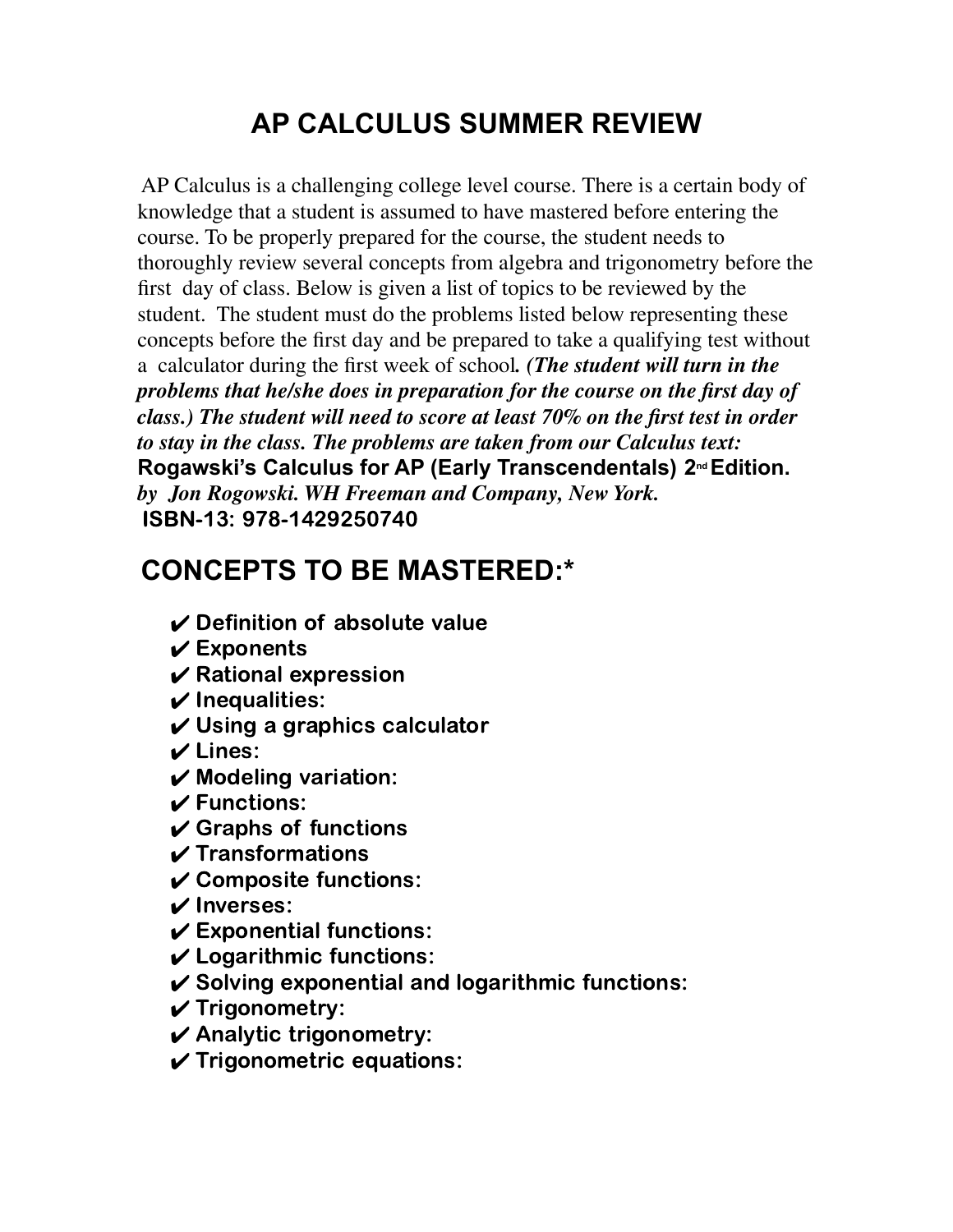## **SUMMER WORK PROBLEMS**

## ∙ Problems taken Calculus for AP: Second Edition by Rogawski

Pp 10,11 # 3-22, 36,37,44-50,55-61,65-70,74 Pp 19 # 3,4,6,7,11,14,15,17,20,23,24,33,50,51 Pp 24,25 # 1-23(odd), 27-33(odd)

Pp 31-33 # 1-4, 6,8-14,16,17,23,24

Pp 41,42 # 1-5, 8,9,23-50

Pp 50 #1-34

Pp 56 #1-8 (Exercises at top of page )

Pp 56-58 Chapter Review #7-11,13,15,16,17,20,21,22,25,36,38,43,45-50 All appropriate work must be shown. Any student who does not complete the summer work has grounds for dismissal from AP Calculus